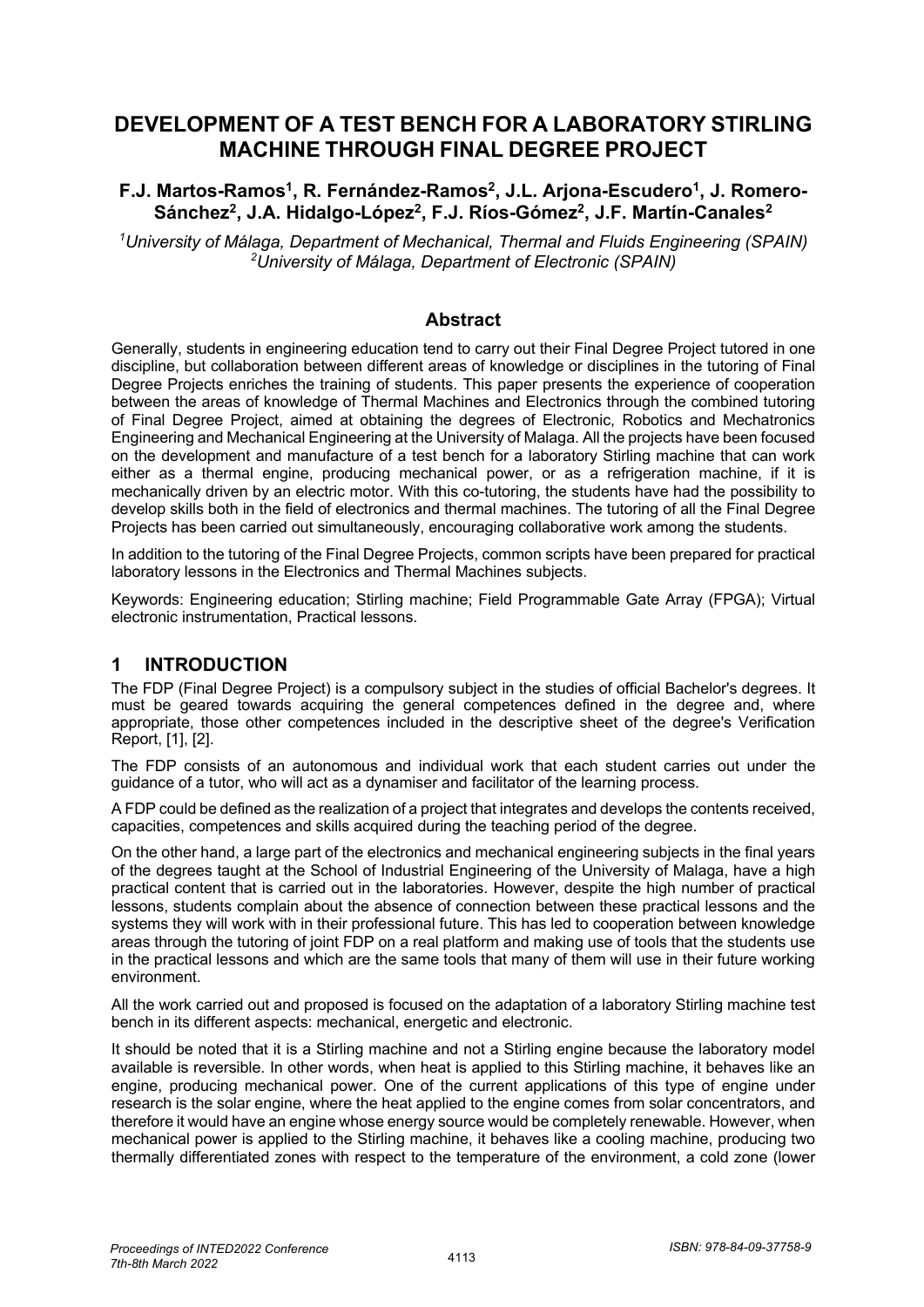temperature than the ambient temperature) and another hot zone (higher temperature than the ambient temperature).

Therefore, the main objective is to develop and implement a mechanical and electronic system for the monitoring and control of a laboratory Stirling machine test bench. For this purpose, the latest trends in programmable logic systems using FPGA will be used.

The Final Degree Projects focus on the following points:

- 1 Design and implementation of a test bench for the Stirling machine.
- 2 Improve the acquisition of Stirling machine parameters, implementing new sensors and improving the existing ones.
- 3 Improve signal conditioning electronics.

The students involved in the FDP will be able to benefit from working on a real platform, where they will apply knowledge from different disciplines, being advised by researchers from different areas of knowledge.

In addition, it is possible to share didactic resources in subjects taught by the Department of Mechanical, Thermal and Fluids Engineering and the Department of Electronics. Not only will the same platform be used, but it will also give rise to the sharing of ideas and points of view in the courses taught. There will also be multidisciplinary practical sessions where students will be able to learn different concepts on the same platform.

# **2 METHODOLOGY**

### **2.1 Initial state of the Stirling machine**

The Stirling machine used in this work is shown in Fig. 1. It is of the gamma type. It consists of a horizontal cylinder called displacer and a vertical cylinder known as the power cylinder. Attached to the flywheel is a dynamo/electric motor. It can operate in two different ways:

- 1 As a Stirling engine: Heat is applied to the right side of the displacer (Fig. 1) by means of a flame and the power piston drives the flywheel, which in turn moves the dynamo, producing electricity.
- 2 As a cooling machine: The dynamo is converted into an electric motor and drives the flywheel, which in turn moves the power piston. Due to the motion of the Stirling machine a thermal difference is produced between the tips of the displacer. The tip on the left becomes a cold zone (lower temperature than the ambient temperature) and the tip on the right of the displacer becomes a hot zone (higher temperature than the ambient temperature). The right-left position of the zones on the displacer depends on the direction of rotation of the flywheel. Changing the direction of rotation changes the position of the thermal zones. The hot zone moves to the left side of the displacer and the cold zone moves to the right side.



*Figure 1. Initial state of the laboratory Stirling Machine.*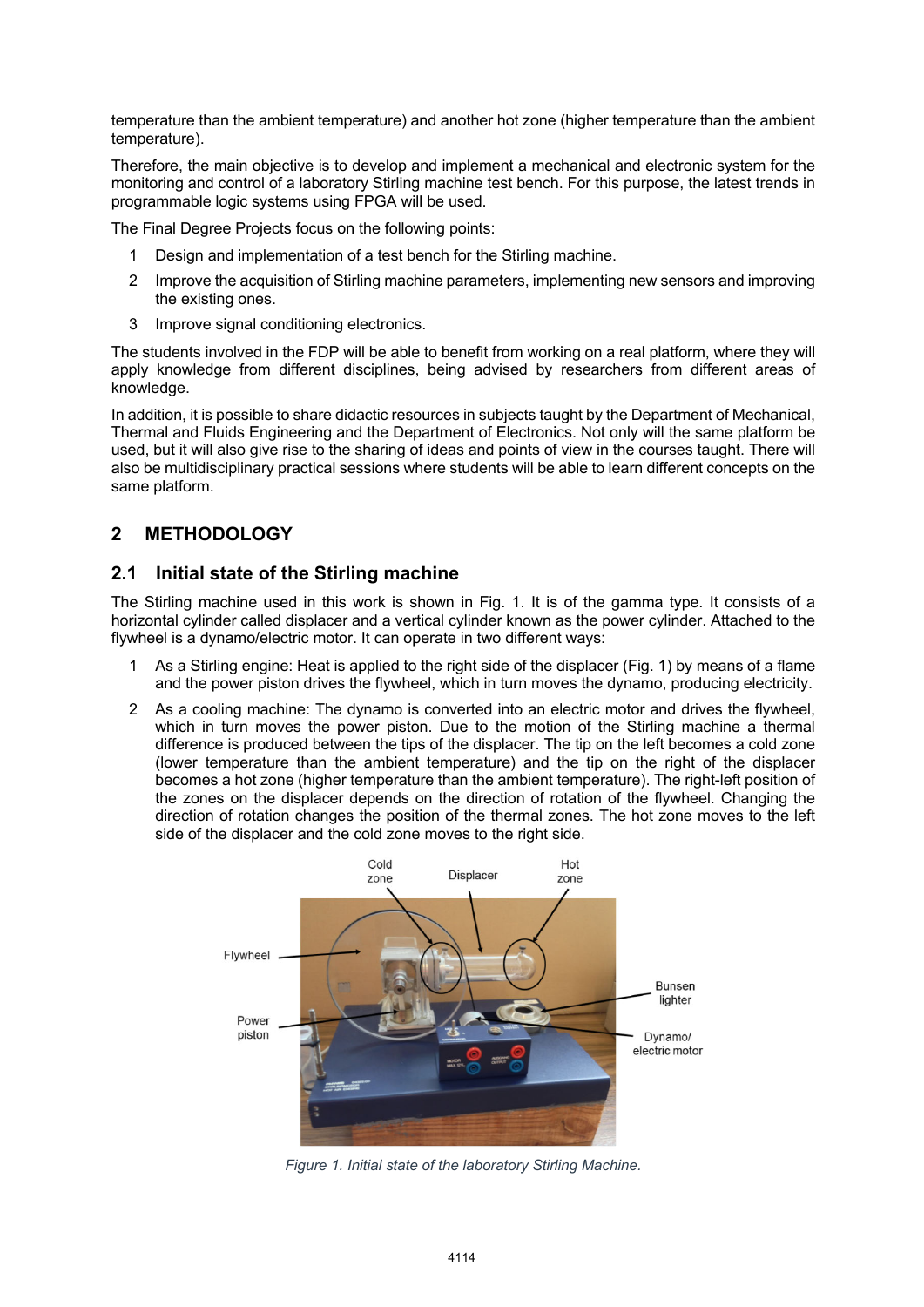### **2.2 Approach**

The methodology used for each FDP is somewhat complicated by the fact that they are all highly interrelated (sequential or ordered in time).

The standard procedure proposed by the current School of Industrial Engineering [2] is followed for the preparation of a FDP, which, in summary, can be divided into the following phases ordered in time:

- 1 Problem statement: the context of study, state of knowledge and background, if any, a possible design and elaboration of time diagrams of the work is established. This approach takes the form of a preliminary project that will be evaluated by a committee representing all the areas of knowledge taught at the School. This committee applies the pre-established quality criteria and validates the viability of the project.
- 2 Design and implementation of the proposed solution: This phase is the one that extends over the longest period of time. It is where all the experimental and/or modelling part of the FDP is carried out.
- 3 Preparation of the dissertation results report: In it, the student will produce the document that reflects all their work and must defend it before an examining board.
- 4 Defence of the FDP This will be the final phase of assessment in which the student will present and respond to the questions posed by the examining board.

Each FDP must follow this procedure, which is estimated to last 6 months. It should be noted that, since all the work is related, they must be ordered in time, unless they can be carried out simultaneously. An attempt has been made to parallelise all the FDP in the most optimal way, always taking into account the resources and teaching staff available.

### **3 RESULTS**

### **3.1 Tutored Final Degree Projects**

The tutored Final Degree Projects are as follows:

Design and assembly of an experimental installation for a laboratory Stirling engine, [3]: In this work, a versatile test bench was created to experimentally test the Stirling machine. Fig. 2 shows the platform that has been designed to experimentally test the Stirling engine. This FDP was tutored in the Department of Mechanical, Thermal and Fluids Engineering.



*Figure 2. Design of the platform for the experimental tests.*

2 Monitoring of thermodynamic parameters of a Stirling machine, [4]: In this work, a data acquisition board based on APSoC (All Programmable System-on-Chip) ZYBO (ZYnq Board) [5] has been implemented to monitor the sensors attached to the Stirling machine (pressure inside the power cylinder, temperatures, volume of the power piston chamber and speed). In addition, the results are displayed on a Nextion NX4024T032 TFT (Thin-Film Transistor) touch screen. Fig. 3 shows the connection between the different electronic equipment. This FDP was tutored in the Department of Electronic.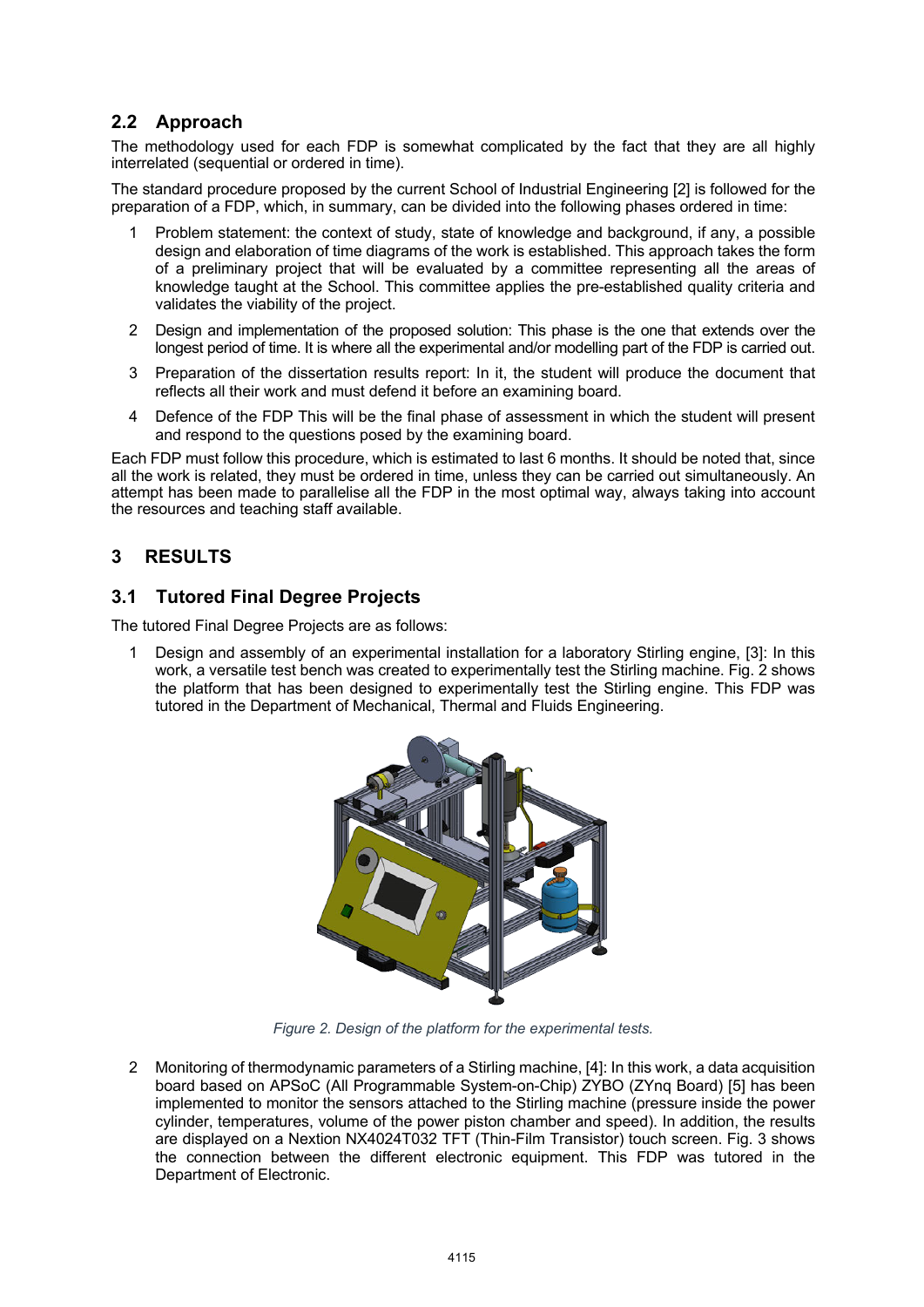

*Figure 3. Connection of the final electronic circuit.*

3 Stirling machine simulator in LabVIEW®, [6]: A program has been developed in LabVIEW® software, [7], which simulates the behaviour of the Stirling machine. The input data window available to the user is shown in Fig. 4. This FDP was tutored in the Department of Electronic.



*Figure 4. Machine data entry interface.*

4 CFD (Computational Fluid Dynamics) modelling of a laboratory Stirling machine, [8]: This consists of a three-dimensional model of the laboratory Stirling machine. This model faithfully reproduces the Stirling machine, so that, on the one hand, it is a starting point for the design of experimental tests and, on the other hand, it serves to obtain results that cannot be measured experimentally. Fig. 5 shows the 3D model of the Stirling machine with the meshing used. The horizontal cylinder is the displacer and the vertical cylinder is the power cylinder. This FDP was tutored in the Department of Mechanical, Thermal and Fluids Engineering.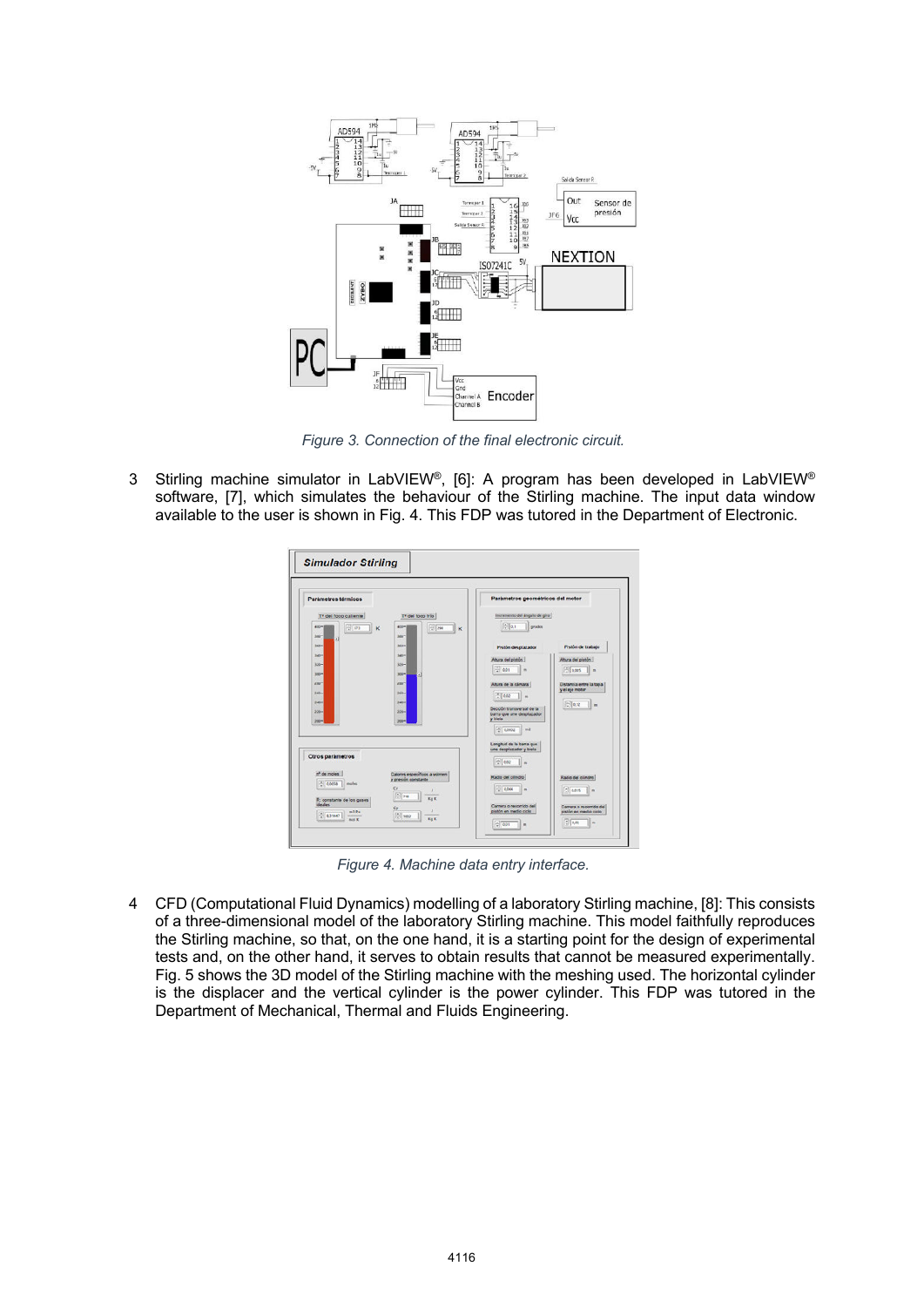

*Figure 5. 3D model of the Stirling machine.*

5 Modelling of the laboratory Stirling machine, [9]: In this work, the analytical Schmidt model [10] has been implemented. This model reproduces in an approximate way the behaviour of the laboratory Stirling model. This FDP was tutored in the Department of Mechanical, Thermal and Fluids Engineering.

### **3.2 Finished test bench of the Stirling machine**

Fig. 6 shows the finished test bench of the Stirling machine. Fig. 6. left shows the position of the Nextion screen, the Stirling machine and the Bunsen lighter which is used to make the machine work as a Stirling engine. Fig 6. right shows a zoom of the Stirling machine, the sliding platform for coupling the electric motor to the Stirling machine and thus converting it into a refrigeration machine.



*Figure 6. Test bench in its final state.*

# **3.3 Practical lessons for subjects**

The titles and brief summaries of the practical sessions are as follows:

- 1 Monitoring the thermodynamic parameters of the laboratory Stirling machine: The aim of this practical laboratory lesson is to apply the knowledge learnt in class about the thermodynamics of combustion engines and to compare what has been learnt with the results obtained from a Stirling machine. The student will be able to study the pressure-volume diagram of the machine, monitor the evolution of all the parameters of the machine with respect to time and monitor the value of all the parameters of the machine in real time or by means of the slow reproduction of a sample. Aimed at practical lessons in thermodynamics or thermal engines subjects.
- 2 Creation of a communication protocol between an APSoC, a Nextion display and the Stirling machine: The aim of this practical is to learn how to program an APSoC to read the thermodynamic parameters of the Stirling machine and the connection and interaction with the Nextion display. Aimed at practical lessons in Electronics subjects.
- 3 Introduction to LabVIEW<sup>®</sup> through the use and analysis of the Stirling Simulator: The main objective of this practical lesson is to get to know the LabVIEW® tool from a practical point of view. The student will learn how this software works, what applications it offers and how to work with it. Aimed at practical lessons in Electronics subjects.
- Analysis of the Stirling machine through its simulator in LabVIEW®: The main objective of this practical lesson is to use the Stirling Simulator to test the knowledge learned about the thermodynamics of external combustion engines presented in class without the need of the real